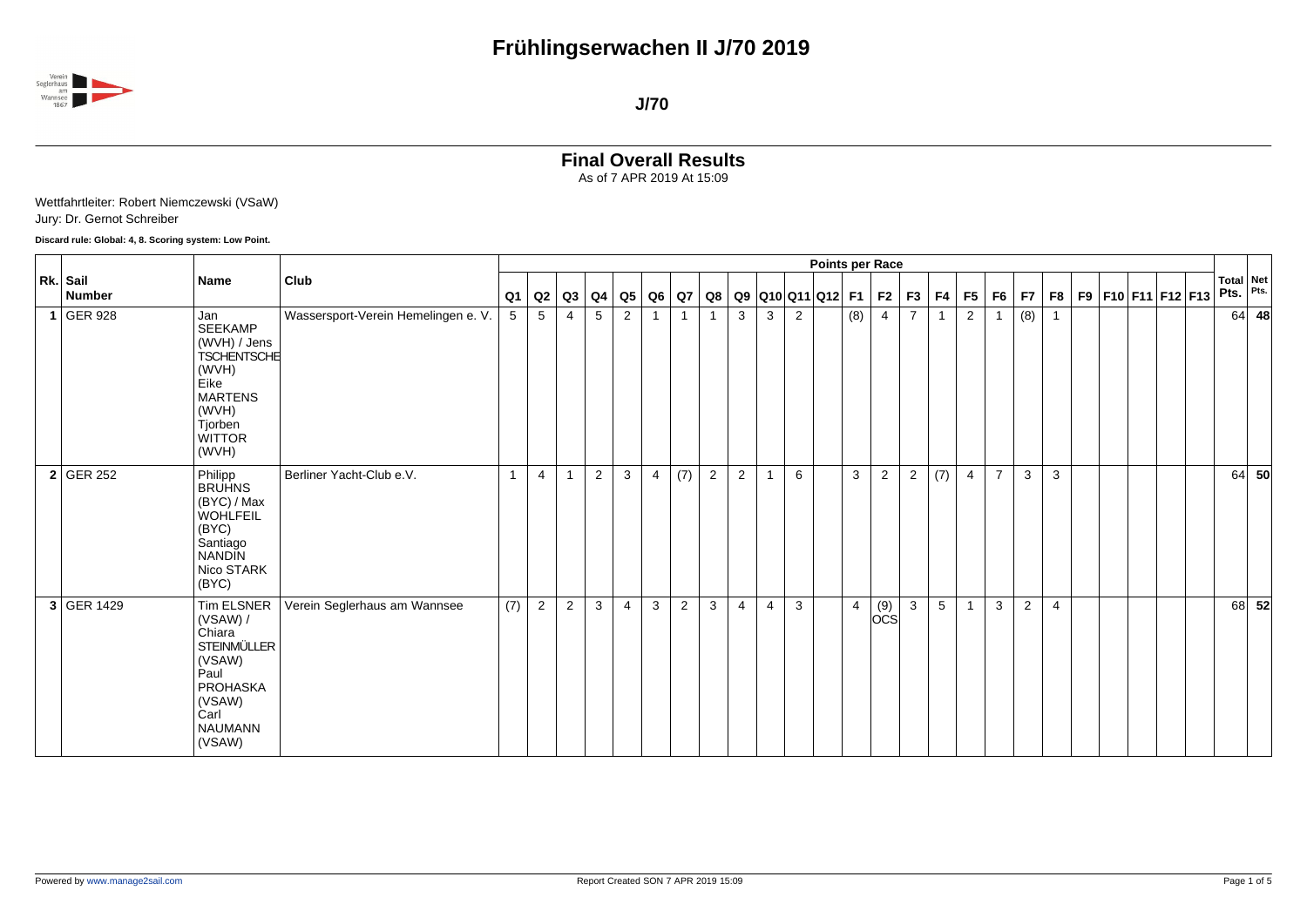

| <b>Final Overall Results</b> |
|------------------------------|
|------------------------------|

|                           |                                                                                                                                              |                                              | <b>Points per Race</b><br> F5 F6 <br>F9 F10 F11 F12 F13<br>$Q3$ $Q4$<br>Q5<br>Q6 Q7<br>$Q8   Q9   Q10   Q11   Q12   F1   F2   F3  $<br>F4<br>F7<br>F8<br>Q2<br>Q1<br>4<br>$\mathbf{1}$ |                |                                                   |                |                |                  |                |     |                |                |              |  |                |                 |     |                |                |                |                |   |  |  |                          |         |
|---------------------------|----------------------------------------------------------------------------------------------------------------------------------------------|----------------------------------------------|----------------------------------------------------------------------------------------------------------------------------------------------------------------------------------------|----------------|---------------------------------------------------|----------------|----------------|------------------|----------------|-----|----------------|----------------|--------------|--|----------------|-----------------|-----|----------------|----------------|----------------|----------------|---|--|--|--------------------------|---------|
| Rk. Sail<br><b>Number</b> | <b>Name</b>                                                                                                                                  | Club                                         |                                                                                                                                                                                        |                |                                                   |                |                |                  |                |     |                |                |              |  |                |                 |     |                |                |                |                |   |  |  | <b>Total Net</b><br>Pts. | Pts.    |
| $4$ GER 860               | Alexander<br>WILLSCH<br>(ASVW) /<br>Milena<br><b>MÜLLER</b><br>(ASVW)<br>Gundram<br>LEIFERT<br>(ASVW)<br>Malte<br><b>BRAEUER</b><br>(ASVW)   | Akademischer Segelverein<br>Warnemünde e. V. | $\mathbf{3}$                                                                                                                                                                           | 5              | 3                                                 |                | $\overline{2}$ | $\overline{2}$   |                | (7) | $\mathbf{1}$   | 6              | 5            |  |                | 3               | 6   | $\overline{4}$ | (8)            | $\overline{2}$ | $\overline{1}$ | 5 |  |  | 69                       | 54      |
| $5$ GER 274               | Max NICKEL<br>(BYC) /<br>Nikolas<br><b>WARMINSKI</b><br>(BYC)<br>Constantin<br><b>ERNST</b><br>(BYC)<br>Valentin<br><b>GEBHARDT</b><br>(BYC) | Berliner Yacht-Club e.V.                     | $\overline{2}$                                                                                                                                                                         | $\overline{4}$ | $\begin{vmatrix} (9) \\ \text{OCS} \end{vmatrix}$ |                | 3              | $\overline{1}$   | $\mathbf{3}$   | 5   | $\overline{4}$ | 3              | $\mathbf{1}$ |  | 6              | $5\phantom{.0}$ | (8) | $\mathbf{3}$   | 3 <sup>1</sup> | 8              | 6              | 2 |  |  | 77                       | 60      |
| 6 GER 1080                | Johanna<br><b>MEIER</b><br>(ASVW) /<br>Matthes<br><b>WAACK</b><br>(ASVW)<br>Heinrich<br>HODER<br>(ASVW)<br>Hauke<br>SPONHOLZ<br>(ASVW)       | Akademischer Segelverein<br>Warnemünde e. V. | $\overline{4}$                                                                                                                                                                         | 3              | $\mathbf{1}$                                      | $\overline{7}$ | $\overline{1}$ | $\overline{(8)}$ | $\overline{4}$ | 6   | $\overline{2}$ | $\overline{c}$ | $\mathbf{3}$ |  | $\overline{2}$ | $\overline{1}$  | 5   | (8)            | 5 <sup>5</sup> | $\overline{4}$ | $\overline{7}$ | 6 |  |  |                          | $79$ 63 |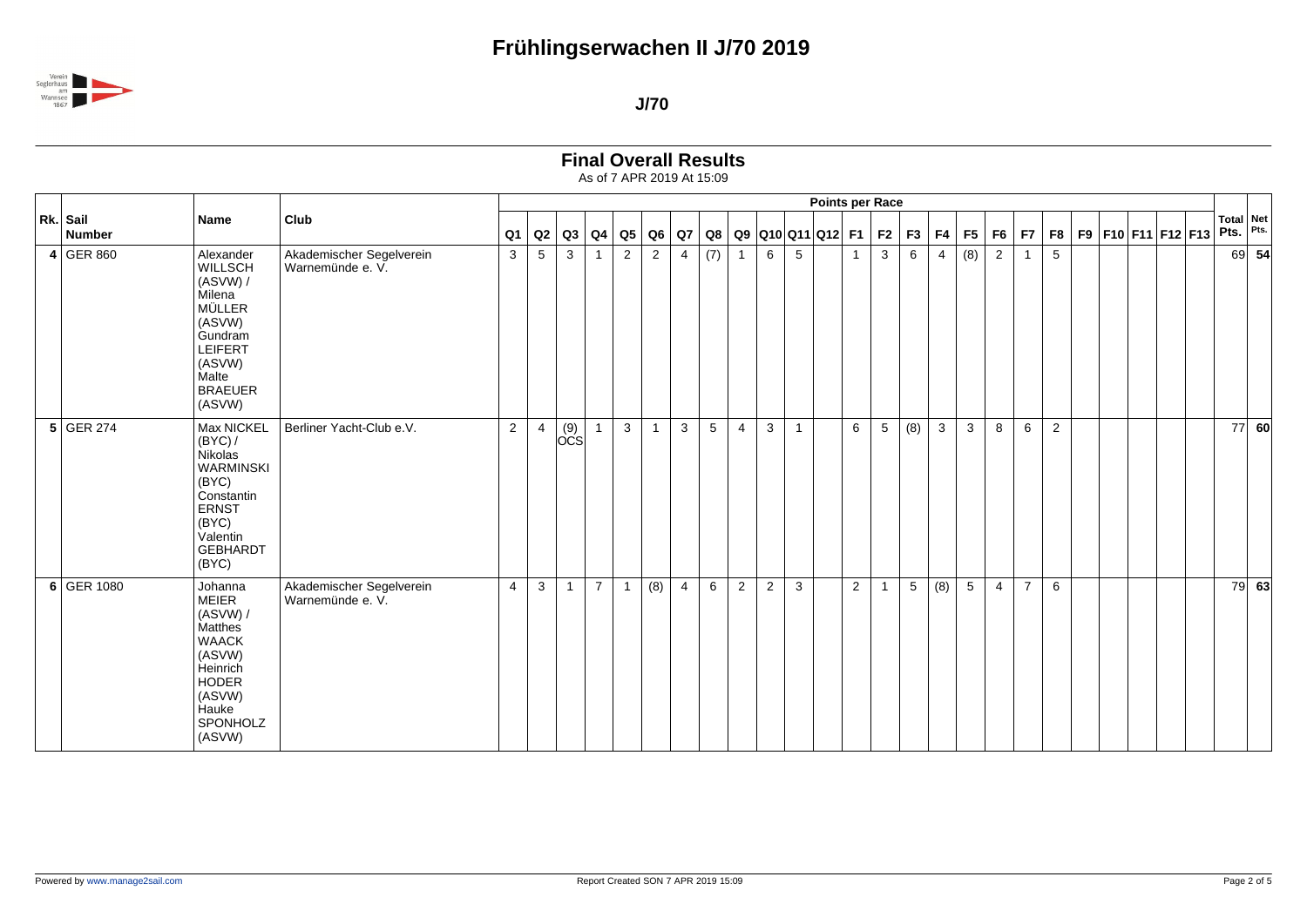

**Final Overall Results**

|                           |                                                                                                                                                                       |                                     |                |              |                |                |                |                                        |                |                |            |   |                | Points per Race       |                |                |                |                |                         |                |                |                |  |                    |  |      |                          |
|---------------------------|-----------------------------------------------------------------------------------------------------------------------------------------------------------------------|-------------------------------------|----------------|--------------|----------------|----------------|----------------|----------------------------------------|----------------|----------------|------------|---|----------------|-----------------------|----------------|----------------|----------------|----------------|-------------------------|----------------|----------------|----------------|--|--------------------|--|------|--------------------------|
| Rk. Sail<br><b>Number</b> | <b>Name</b>                                                                                                                                                           | Club                                | Q <sub>1</sub> | Q2           |                | $Q3$ $Q4$      | Q5             | Q6                                     |                | $Q7$ $Q8$      |            |   |                | Q9  Q10  Q11  Q12  F1 |                |                | F2 F3          | F4             | F5   F6                 |                | F7             | F8             |  | F9 F10 F11 F12 F13 |  | Pts. | <b>Total Net</b><br>Pts. |
| $7$ GER 931               | Mike<br>PRZYBYL<br>(PYC) / Moritz<br>KAHL (PYC)<br>Paul POX<br>(PYC)<br>Elias <sup>1</sup><br><b>BÖTTGER</b><br>(PYC)                                                 | Potsdamer Yacht Club e.V            | $\overline{1}$ | -1           | $\mathbf{3}$   | $\overline{2}$ | (8)            | $\overline{4}$                         | $\overline{7}$ | 2              | 3          | 5 | $\overline{4}$ |                       | 5              | 6              |                | 6              | 6                       | 6              | 5              | (8)            |  |                    |  |      | $83 $ 67                 |
| 8 GER 863                 | Erik<br>WITZMANN<br>(SV 03) /<br>Daniel<br><b>MAUTER (SV</b><br>$ 03\rangle$<br>Wolfram<br><b>KRAMER (SV</b><br>$ 03\rangle$<br>Andreas<br>WIENER (SV<br>$ 03\rangle$ | Seglervereinigung 1903 Berlin e. V. | $\overline{2}$ | $\mathbf{3}$ | 6              | $\mathbf{3}$   | $\overline{4}$ | $\overline{2}$                         | $\mathbf{1}$   | $\overline{1}$ | (7)        | 4 | (8)            |                       | $\overline{7}$ | $\overline{7}$ | $\overline{4}$ | $\overline{2}$ | $\overline{7}$          | 5              | $\overline{4}$ | $\overline{7}$ |  |                    |  |      | 84   69                  |
| $9$ GER 1428              | Jasper<br>WAGNER<br>(VSAW) /<br>Elias ROTHE<br>(VSAW)<br>Max<br>SALZWEDEL<br>(VSAW)<br>Felix<br><b>BERGEMANN</b><br>(VSAW)                                            | Verein Seglerhaus am Wannsee        |                | $4 \mid (7)$ | $\overline{2}$ | 4              | 6              | $\overline{\overset{(8)}{\text{OCS}}}$ | $\mathbf{3}$   | $\overline{4}$ | $\sqrt{5}$ | 5 | $\overline{ }$ |                       | $\mathbf{1}$   | $\overline{1}$ | $\overline{1}$ | $\overline{2}$ | $\overline{\mathbf{1}}$ | $\overline{1}$ | $\overline{1}$ |                |  |                    |  | 57   | 42                       |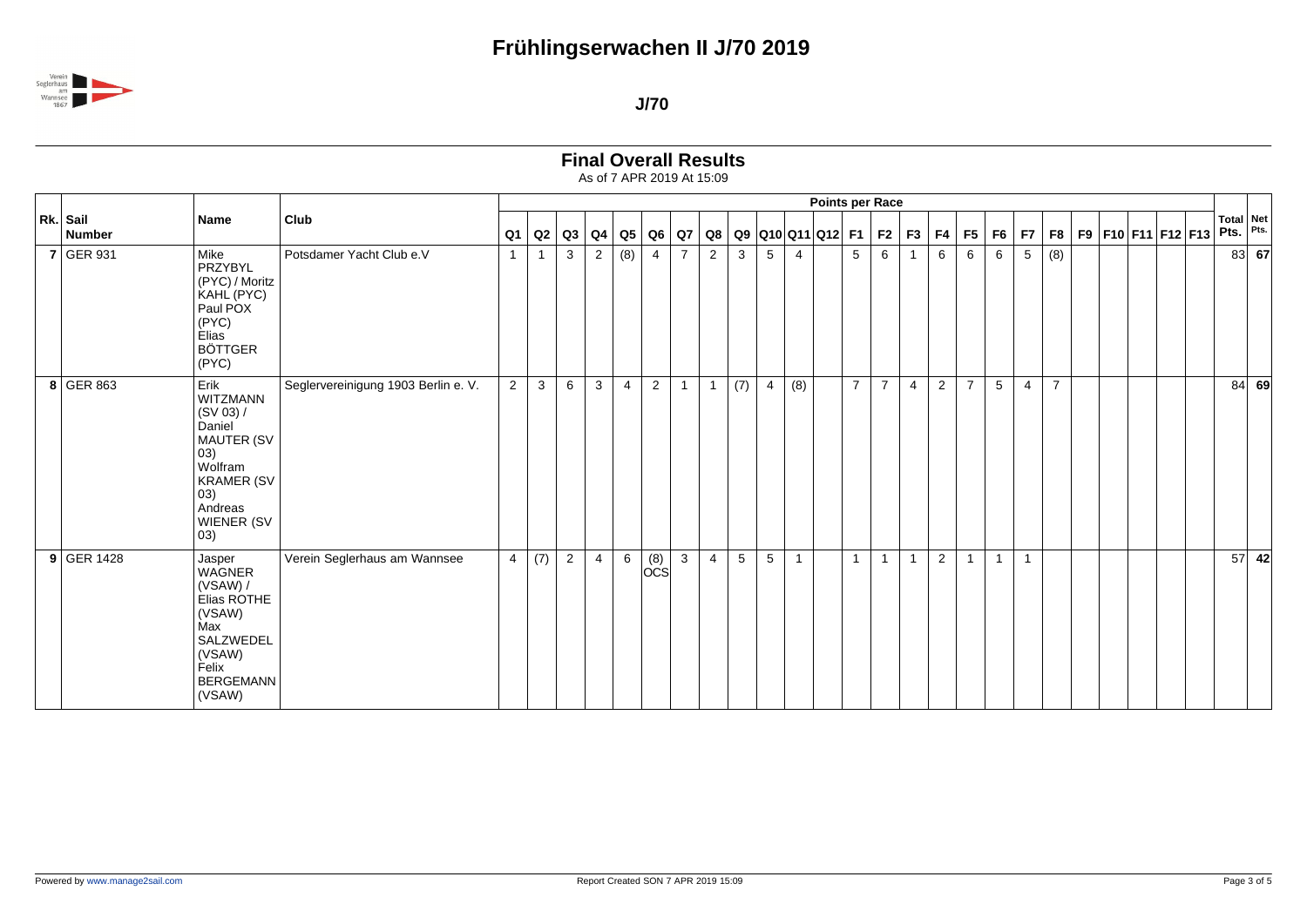

| <b>Final Overall Results</b> |  |
|------------------------------|--|
|------------------------------|--|

|                    |                                                                                                                                                            |                              |              |                                                   |                |                |                |                 |                 |              |              |                |                       | <b>Points per Race</b> |                 |                 |                  |                |                |                |                |                |  |                    |  |                          |      |
|--------------------|------------------------------------------------------------------------------------------------------------------------------------------------------------|------------------------------|--------------|---------------------------------------------------|----------------|----------------|----------------|-----------------|-----------------|--------------|--------------|----------------|-----------------------|------------------------|-----------------|-----------------|------------------|----------------|----------------|----------------|----------------|----------------|--|--------------------|--|--------------------------|------|
| Rk. Sail<br>Number | Name                                                                                                                                                       | Club                         | Q1           | Q2                                                |                | $Q3$ $Q4$      | $\mathsf{Q}5$  |                 | $Q6$ $Q7$       | Q8           |              |                | Q9  Q10  Q11  Q12  F1 |                        |                 | $F2$ $F3$       |                  | F4             | F5             | F <sub>6</sub> | F7             | F <sub>8</sub> |  | F9 F10 F11 F12 F13 |  | <b>Total Net</b><br>Pts. | Pts. |
| $10$ ITA 1         | Julius<br><b>SCHRADER</b><br>(DYC) /<br>Patrick<br><b>TREICHEL</b><br>(DYC)<br>Felix<br><b>THOELEN</b><br>(DYC)<br>Nils-Henning<br><b>HOFMANN</b><br>(DYC) | Düsseldorfer Yachtclub e. V. | 6            | $\mathbf 1$                                       | 4              | 5              |                | (7)             | $\overline{2}$  | (7)          | 5            |                | $\overline{2}$        |                        | $5\overline{)}$ | $5\phantom{.0}$ | 5                | 5              | $\mathbf{3}$   | $\overline{2}$ | $\overline{2}$ |                |  |                    |  | 68                       | 54   |
| 11 GER 803         | Laurenz<br>KAHL (BYC) /<br>Felix NICKEL<br>(BYC)<br>Ann-Zoe<br><b>RIETHMEISTER</b><br>(BYC)<br>Charly<br><b>GRAFFUNDER</b><br>(BYC)                        | Berliner Yacht-Club e.V.     | $\mathbf{3}$ | $\begin{bmatrix} (9) \\ \text{OCS} \end{bmatrix}$ | $\overline{7}$ | $\overline{4}$ | $\overline{7}$ | $\mathbf{3}$    | (8)             | $\mathbf{3}$ | $\mathbf{1}$ | $\overline{7}$ | 6                     |                        | $\overline{2}$  | 4               | $\boldsymbol{2}$ | $\overline{4}$ | $\overline{7}$ | 3              | $\mathbf{3}$   |                |  |                    |  | 83                       | 66   |
| 12 GER 254         | Alexander<br>SWADE<br>(DYC) /<br>Christoph<br>SWADE<br>(DYC)<br>Max SCHALL<br>(DYC)<br>Jan-Philipp<br><b>HOFMANN</b><br>(DYC)                              | Düsseldorfer Yachtclub e. V. | 6            | (9)<br><b>OCS</b>                                 | 6              | 6              | 5              | $5\phantom{.0}$ | $5\phantom{.0}$ | 6            | (7)          | $\overline{2}$ | $\overline{4}$        |                        | 3               | 3               | $\overline{4}$   | $\mathbf{1}$   | 6              | 6              | $\overline{7}$ |                |  |                    |  | 91                       | 75   |